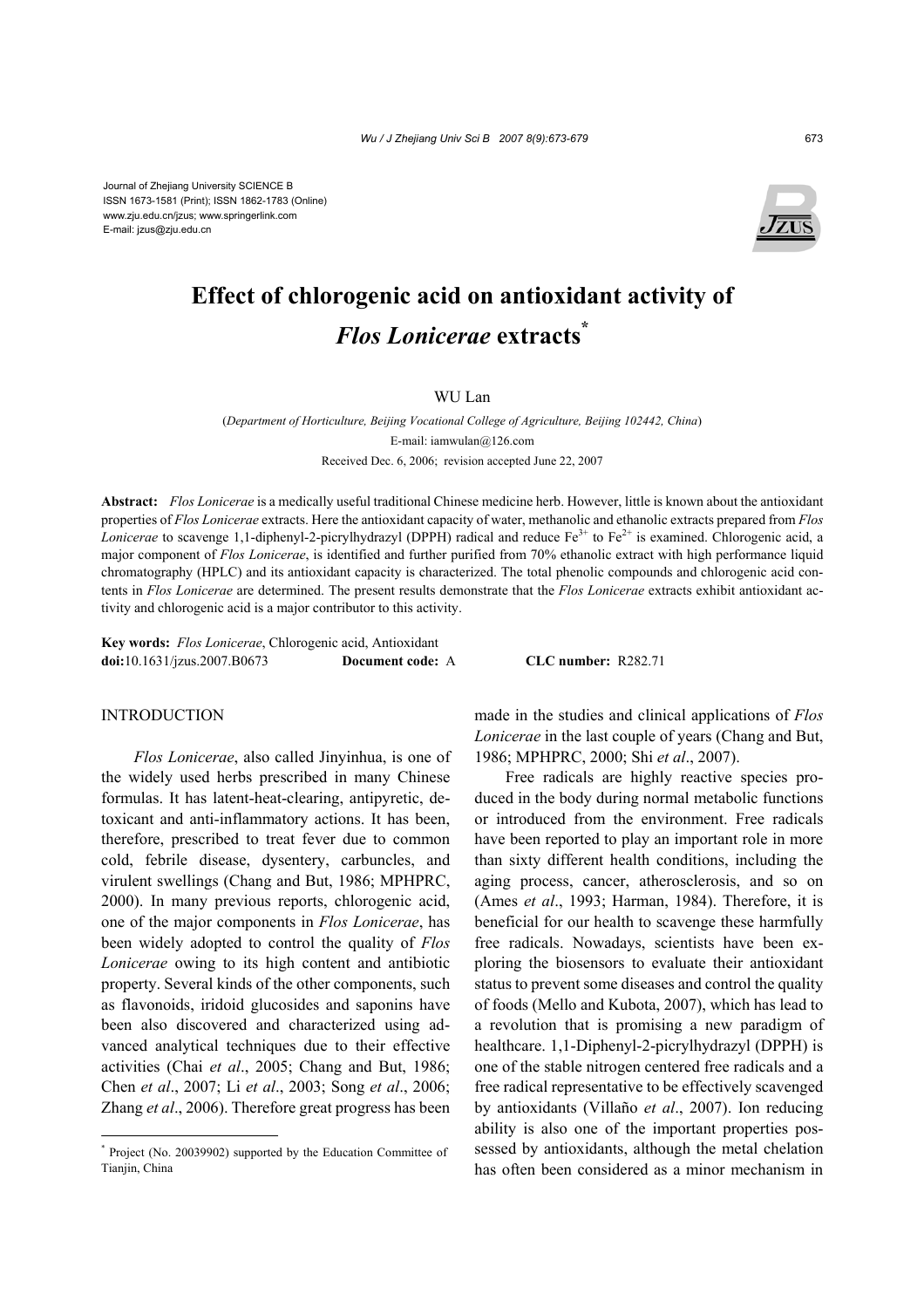the antioxidant action. Antioxidants can bind to and reduce  $Fe^{3+}$  to  $Fe^{2+}$  and form an inactive  $Fe^{2+}$ -antioxidant complex to protect  $Fe<sup>2+</sup>$  from auto-oxidation (Yoshino and Murakami, 1998). The examination of the abilities for an antioxidant to scavenge DPPH radical and ferric reduction has been traditionally and widely accepted to justify the antioxidant capacity.

Although *Flos Lonicerae* has been extensively studied for many years, no investigation on the antioxidant activity of the extracts prepared from *Flos Lonicerae* has been reported so far. In this study, we examined the antioxidant activity of extracts differently prepared from *Flos Lonicerae* with two different assays and found that all three extracts exhibit antioxidant activity. The contribution of the major component of *Flos Lonicerae*, chlorogenic acid, to the antioxidant activity of *Flos Lonicerae* has been characterized.

#### MATERIALS AND METHODS

#### **Materials**

The *Flos Lonicerae* sample was collected from He'nan Province of China. High performance liquid chromatography (HPLC) apparatus was purchased from American Lab Alliance Corporation. Beckman DU-640 spectrophotometer equipped with a thermostatized auto-cell-holder was purchased from Beckman Corporation (USA). The chlorogenic acid reference, DPPH and Folin-Ciocalteu reagent were purchased from Sigma Corporation (USA). All reagents used in HPLC analyses were HPLC grade. The other reagents were of analytical grade.

## **Methods**

## 1. Preparation of *Flos Lonicerae* extracts

*Flos Lonicerae* sample was dried at 50 °C to constant weight. Approximately 10 g of pulverized sample was added to a round-bottomed flask containing 250 ml of different solvents including distilled water, 70% ethanol and methanol, respectively. The mixture was heated under reflux for 4 h. The extracts were filtered and the residue was re-extracted under the same conditions. The extracts were combined, concentrated and evaporated to dryness with rotary evaporator under reduced pressure. The residue was dissolved with 30 ml of water into a 100 ml flask and the product was stored at 4 °C for 24 h followed by centrifugation at 10000 r/min for 30 min. The supernatant fraction was designated as *Flos Lonicerae* crude extract and lyophilized to fine powder for long term storage and dissolved with methanol for identification and quantification analysis with HPLC.

#### 2. HPLC analysis

The dissolved extracts were filtered through 0.22 µm membrane filter before loading into the HPLC system. Chromatography was carried out on C18 analytical/preparative column at 25 °C. The sample loop of 20 µl or 1 ml was used for sample injection. The mobile phase consisted of two solvent components: water (solvent A) and acetonitrile-citrate acidwater  $(20:40:40, v/v,$  solvent B). In the gradient elution solvent B was increased from 5%~100% within 30 min. The flow rate was 0.2 ml/min for analytical and 0.8 ml/min for preparative purpose respectively. The wavelength used to detect chlorogenic acid was 324 nm. Twenty microlitres of different concentrations (0.02~0.50 mg/ml) of chlorogenic acid reference was loaded into HPLC system for construction of the calibration curve by plotting the peak areas (*Y*) versus the concentrations (*X*). Each extract powder was dissolved with methanol to a concentration of 0.5 mg/ml and 20 µl of the crude extract was loaded into HPLC system for identification and quantification of chlorogenic acid in *Flos Lonicerae* respectively. The content of chlorogenic acid in *Flos Lonicerae* was determined from the corresponding calibration curve and the content was expressed as milligram of chlorogenic acid per gram of *Flos Lonicerae*. The peak area of chlorogenic acid in each extract was mean of three parallel measurements for chlorogenic acid quantification. The chromatography peak was identified by comparing the retention time with that of chlorogenic acid reference. The chlorogenic acid used for antioxidant activity assay was produced through preparative column separation and manually collected according to the retention time and chromatography peak of chlorogenic acid under the same chromatography conditions.

3. Determination of total phenolic compounds content

Total phenolic compound content in each extract was spectrophotometrically determined according to the Folin-Ciocalteu procedure by reading the ab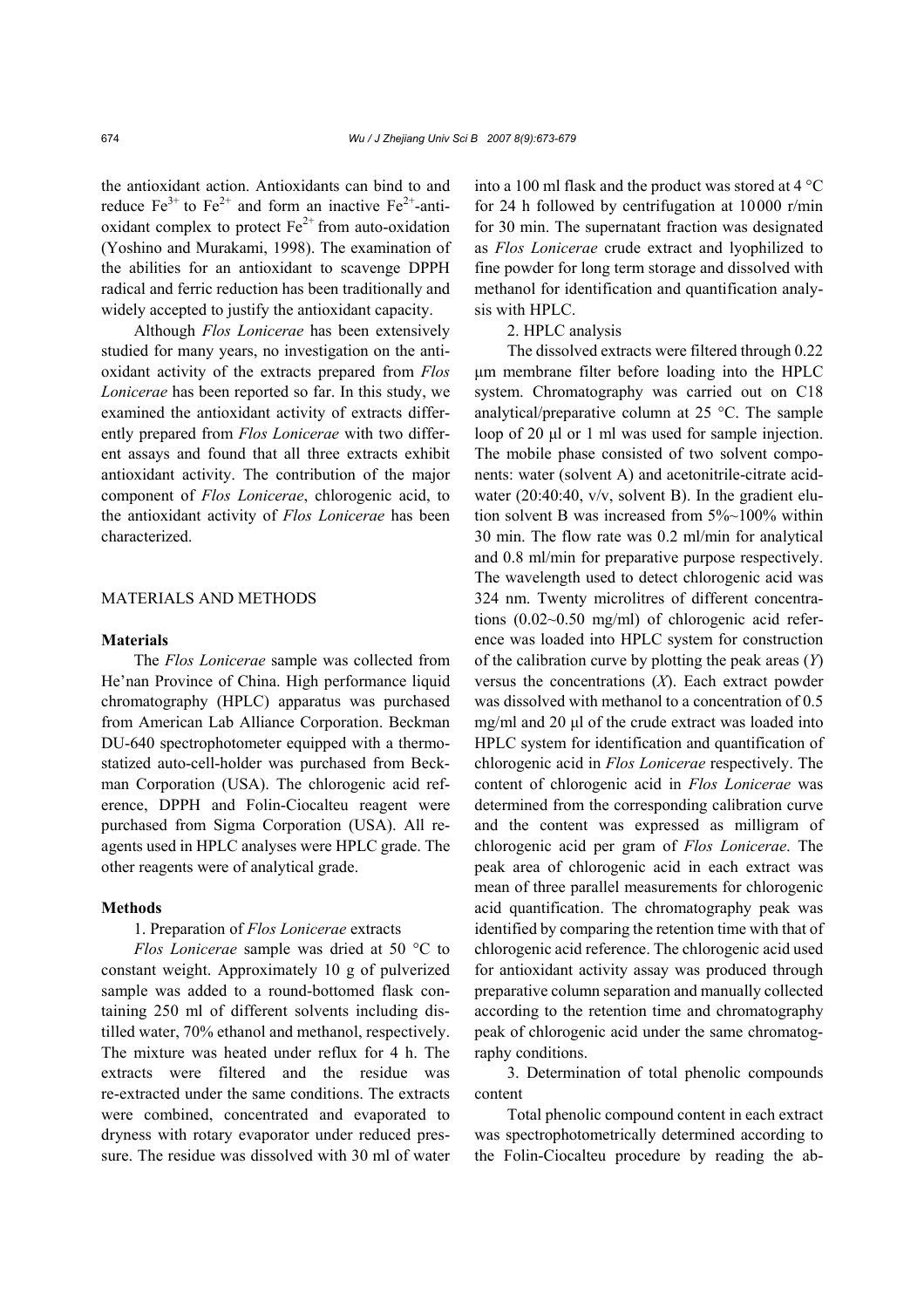sorbance at 760 nm against a methanol blank (Singleton and Rossi, 1965). Briefly, samples (150  $\mu$ l, three replicates) were introduced into test tubes and then 750 µl of Folin-Ciocalteu reagent and 600 µl of sodium carbonate (7.5%) were added. The tubes' contents were mixed and incubated at 50 °C for 10 min. Absorption at 760 nm was measured. The total phenolic content was expressed as milligram of gallic acid equivalents (GAE) per gram of *Flos Lonicerae*.

4. Scavenging DPPH radical assay

The capacity of each sample to scavenge DPPH radical was spectrophotometrically measured according to Sreejayan-Rao procedure (Sreejayan and Rao, 1996). Briefly, the freshly prepared stock solution of each extract was diluted into different concentrations of solutions (50, 100, 250, 500, 1000 and 2000 µg/ml) with methanol. The preparative chlorogenic acid used in this assay was quantified and also dissolved with methanol. One hundred microlitres of each solution was added into methanolic solution of DPPH radical (100 µmol, 2.90 ml). The mixture was shaken vigorously for 30 s and left to stand for 20 min at room temperature in a dark room. Absorbance was recorded at 517 nm. The effect of DPPH radical scavenging of the sample was calculated according to the formula:

Scavenging effect  $(\%)=[(A_c-A_a)/A_c]\times 100$ ,

where  $A_c$  is the absorbance of the control and  $A_a$  is the absorbance of the sample. DPPH radical scavenging reaction kinetics of the samples, including 1000 µg/ml of preparative chlorogenic acid, chlorogenic acid reference and 70% ethanolic extract, was also observed. Absorbance was recorded at regular intervals of 15 s for total 2 min after shaking the mixture vigorously for 3 s. Ascorbic acid and methanol served as positive and negative control respectively. The results are mean±*SD* of three parallel measurements.

5. Ferric reducing antioxidant power (FRAP) assay

FRAP assay is a simple and reliable colorimetric method commonly used for measuring the total antioxidant capacity (Benzie and Strain, 1996). Briefly, 900 µl of FRAP reagent, prepared freshly and warmed at 37 °C, was mixed with 90 µl of distilled water and 30 µl of test sample (100 µg). The FRAP reagent contained 2.5 ml of a 10 mmol/L 2,4,6-tripyridy-striazine (TPTZ) solution in 40 mmol/L HCl plus 2.5 ml of 20 mmol/L FeCl<sub>3</sub>·6H<sub>2</sub>O and 25 ml of 0.3 mol/L acetate buffer, pH 3.6. The mixture was shaken vigorously for 3 s and left to stand for 30 min at room temperature and the readings at the absorption maximum (595 nm) were recorded. The ferric reducing reaction kinetics of the samples, including 100 µg of preparative chlorogenic acid, chlorogenic acid reference and 70% ethanolic extract, was also observed. The readings were taken every 30 s using a Beckman DU-640 spectrophotometer at 37 °C for up to 30 min. Ascorbic acid and methanol served as positive and negative control respectively. Results are mean±*SD* of three parallel measurements.

#### RESULTS AND DISCUSSION

## **Identification and quantification of chlorogenic acid**

It is well known that the pharmacological and biological activities of *Flos Lonicerae* are closely linked with its functional components, of which chlorogenic acid has been extensively studied mainly due to its high content and bioactive functions. In this study, we prepared three *Flos Lonicerae* extracts with different solvents and the chlorogenic acid component was identified by comparing the retention time with that of chlorogenic acid reference (Figs.1a, 1b, 1c and 1e) and quantified with HPLC (Table 1). The linear regression equation was calculated as:

$$
Y=1.05\times10^{8}X+8.53\times10^{6}, r^{2}=0.9985,
$$

which showed good linear regression within the test ranges (0.02~0.50 mg/ml). The chlorogenic acid content in *Flos Lonicerae* extracts was calculated as shown in Table 1. The content  $(0.51\% \sim 1.44\%)$  of chlorogenic acid in He'nan *Flos Lonicerae* is lower than the content (3.36%~3.83%) of chlorogenic acid in Hanzhong *Flos Lonicerae* (Hai *et al*., 2006), but similar to the criterion (1.5%) provided in *China Pharmacopoeia* (2000 Ed.). Moreover, the total phenolic compounds contents in *Flos Lonicerae* and its extracts were also quantified to explore the correlation between the phenolic compounds content and the antioxidant activity (Table 1).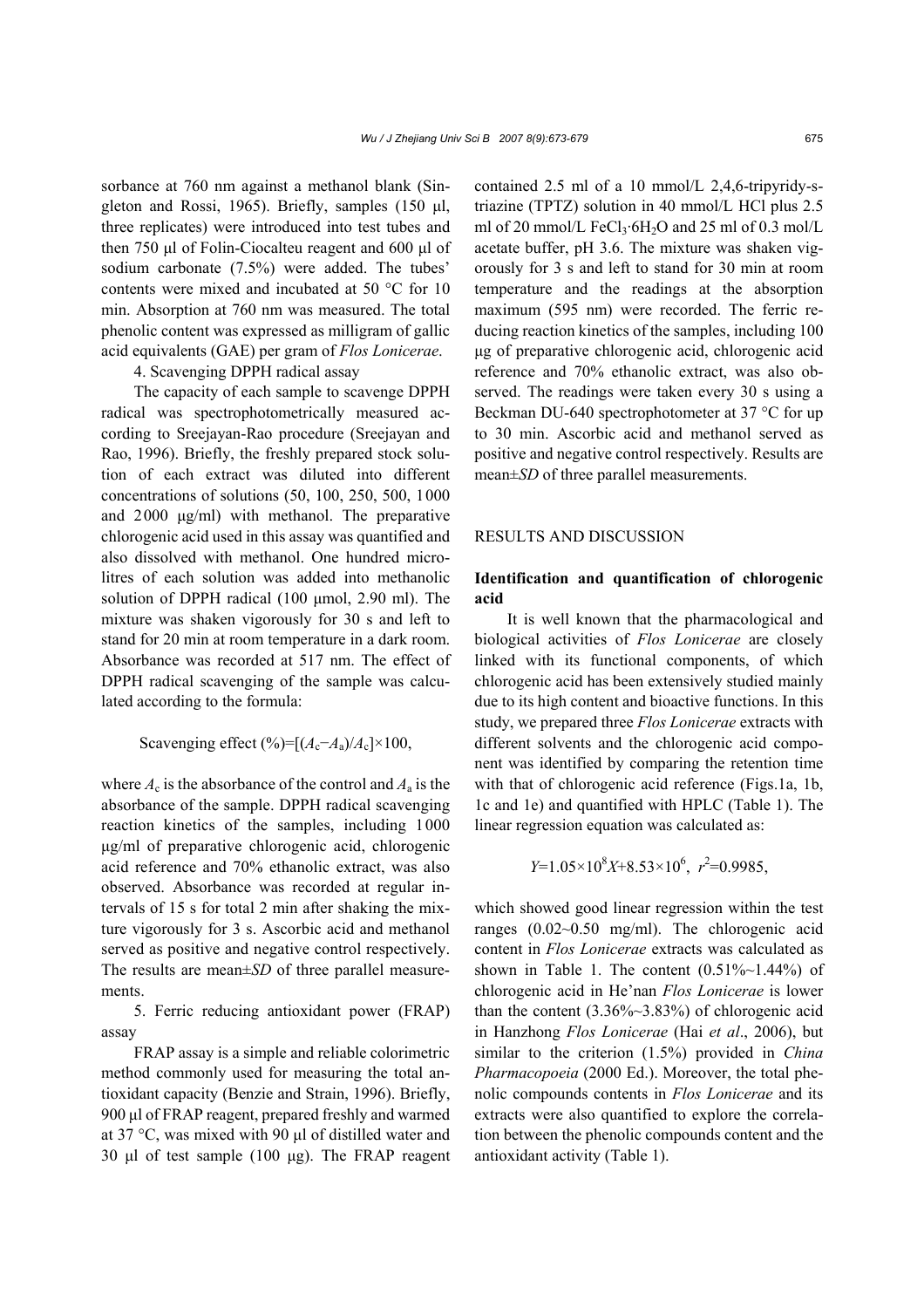| Solvents         | Chlorogenic acid $(mg/g)$ |                  | Total phenolic compounds (mg GAE/g) |                  |
|------------------|---------------------------|------------------|-------------------------------------|------------------|
|                  | Flos Lonicerae            | Extracts         | Flos Lonicerae                      | Extracts         |
| H <sub>2</sub> O | $5.09\pm0.64$             | $134.54\pm 6.34$ | $8.60 \pm 0.83$                     | $205.43\pm9.76$  |
| Methanol         | $13.89 \pm 1.18$          | $338.45\pm13.36$ | $2.32 \pm 1.94$                     | $428.93\pm16.39$ |
| 70% ethanol      | $14.38 \pm 1.21$          | $345.36\pm13.45$ | $2.54 \pm 1.76$                     | $432.08\pm16.54$ |

**Table 1 Chlorogenic acid and total phenolic compounds contents in** *Flos Lonicerae* **and its extracts** 

Results are mean±*SD* of three measurements



**Fig.1 HPLC analysis. The HPLC profiles (a), (b), and (c) represent the identification of chlorogenic acid in water, methanolic and 70% ethanolic extracts from**  *Flos Lonicerae* **respectively. The HPLC profile (d) represents purified chlorogenic acid from 70% ethanolic extract with HPLC. There are several contaminant constituents in the prepared chlorogenic acid fraction around chlorogenic acid peak which are caused by manual collection during purification. The peaks labelled with CGA are chlorogenic acid because the retention time was identical with that of chlorogenic acid standard (e) (13.97 min). Ten micrograms the samples (a), (b), (c), (d) were respectively loaded into the HPLC system except chlorogenic acid standard (5 µg)** 

## Determination of antioxidant activity of *Flos Lonicerae* **extracts**

Antioxidants are widely applied to foods and medicines because they can counteract cellular free radicals and reduce metal ion to interrupt the oxidizing chain reaction before they cause damages. Antioxidants, therefore, can protect our bodies against many health problems (Ames *et al*., 1993; Halliwel and Gutteridge, 1999; Harman, 1984; Venkat Ratnam *et al*., 2007). It was reported that blood lipid was markedly decreased by intravenous injection combined with concomitant oral administration of *Flos Lonicerae* extract for cases of hyperlipidemia (Chang and But, 1986). We suspect that the activity of *Flos Lonicerae* extract may be linked with its antioxidant components, because antioxidants have been thought to be involved in reducing production of free radicals and arterial deposition of cholesterol as well as blood lipid (Chang and But, 1986; Chenni *et al*., 2007; Durak *et al*., 2004; Fernández-Checa, 2003; Joshi *et al*., 2001; Ramkumar *et al*., 2003; Yang *et al*., 2006; Zhang *et al*., 2001).

To determine whether the *Flos Lonicerae* extracts have the antioxidant activity, two classic assays, scavenging DPPH radical assay and ferric reducing assay, were carried out. The scavenging DPPH radical assay results indicated that all *Flos Lonicerae* crude extracts examined here could scavenge DPPH free radical. Twenty-three percent to forty-seven percent of DPPH radicals were scavenged within 20 min when the concentration of each extract was over 1000 µg/ml, which is, however, lower than that of ascorbic acid (81%), a potent antioxidant to scavenge radicals (Fig.2a). The ferric reducing assay results also showed that all crude extracts of *Flos Lonicerae* exhibit antioxidant activity to reduce  $Fe^{3+}$  to  $Fe^{2+}$ , which is, however, still lower than that of ascorbic acid, a potent ferric-reducing-ability antioxidant (Fig.2b). Among three *Flos Lonicerae* extracts the antioxidant activity of water extract is the lowest and that of the other two extracts is higher and similar, which is linked with the total phenolic compounds contents in the extracts (Table 1) and consistent with previous reports about the correlation between antioxidant activity and total phenolic compounds contents in the extracts (Katalinic *et al*., 2004; Sun and Ho, 2005).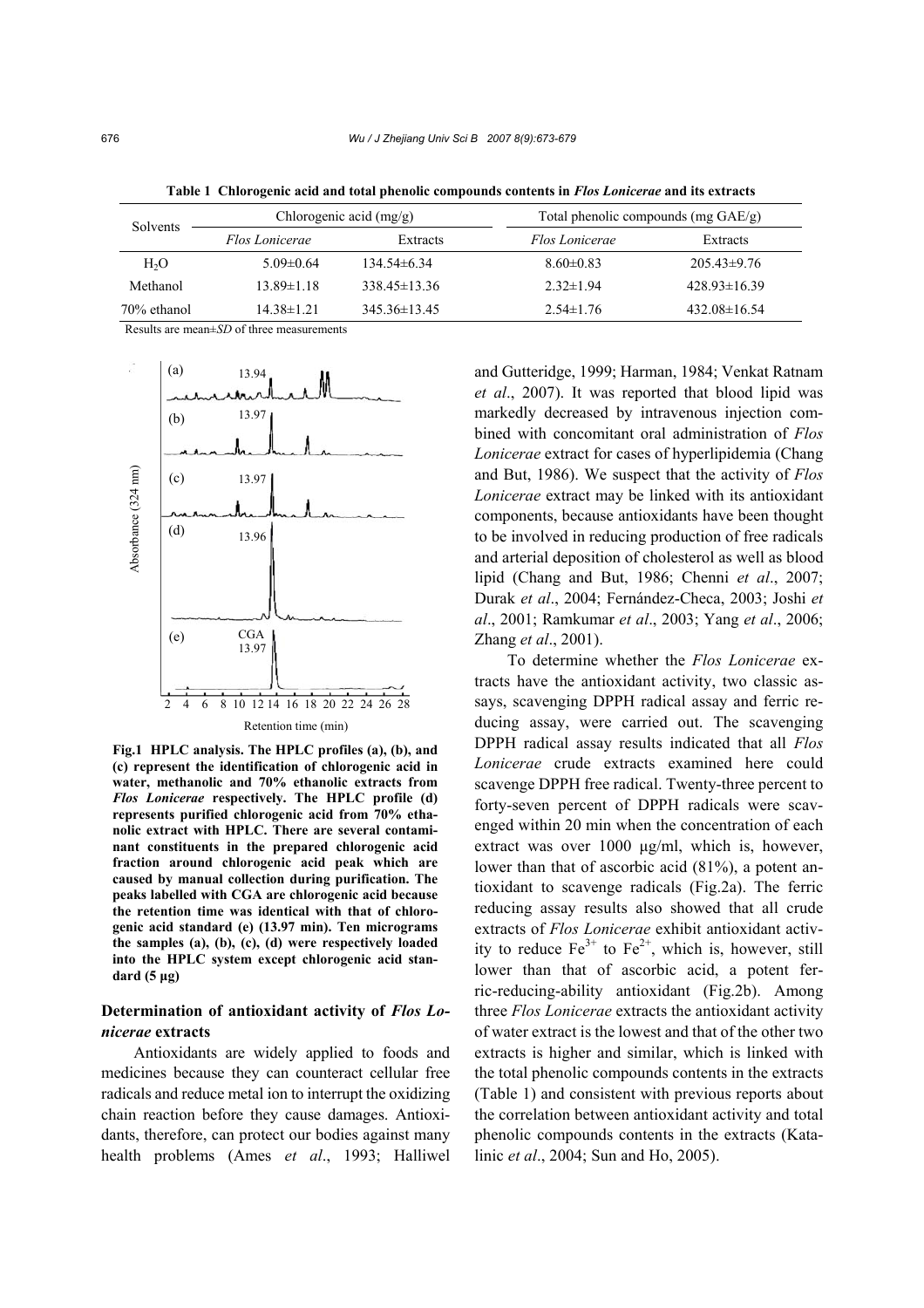

**Fig.2 Determination of the antioxidant capacity of**  *Flos Lonicerae* **crude extracts. (a) Determination of the antioxidant capacity of** *Flos Lonicerae* **extracts to scavenge DPPH radical; (b) Determination of the antioxidant capacity of** *Flos Lonicerae* **extracts to reduce**   $Fe<sup>3+</sup>$  to  $Fe<sup>2+</sup>$ 

WE, EE, ME, Vc and Ctrl stand for *Flos Lonicerae* water extract, 70% ethanolic extract, methanolic extract, ascorbic acid and methanol control, respectively. Results are mean of three parallel measurements and calculated with MS Excel software

## **Contribution of chlorogenic acid to antioxidant activity of** *Flos Lonicerae* **extract**

Chlorogenic acid, an ester formed between caffeic acid and quinic acid (Fig.3), is one of the most naturally existing phenolic compounds found in numerous plant species and also a major component of *Flos Lonicerae* that has long been regarded as one of the most important chemical standards for quality evaluation of *Flos Lonicerae* (Chai *et al*., 2005). It was widely reported that chlorogenic acid and related compounds are well known to be antioxidants (Kono *et al*., 1997; Ohnishi *et al*., 1994). Therefore, we wonder whether chlorogenic acid is a major contributor to the antioxidant activity of *Flos Lonicerae*  extract. To test this hypothesis, we firstly identified and further purified chlorogenic acid from 70% ethanolic extract, due to its relatively high efficiency of chlorogenic acid extraction, low cost and little toxicity, with HPLC (Figs.1d and 1e) and examined its antioxidant activity compared with that of 70% ethanolic extract and ascorbic acid as shown in Fig.4. Preparative chlorogenic acid exhibits very strong antioxidant activity, which is much higher than that of 70% ethanolic extract and even higher than that of ascorbic acid, a well-known potent antioxidant; Secondly, we determined chlorogenic acid content in the extracts (Table 1). The chlorogenic acid content in the water extract is lower than that of ethanolic and methanolic extracts by over 50%. The chlorogenic acid content reflects the antioxidant activity of the *Flos Lonicerae* extracts to a certain extent (Table 1, Figs.1a~1c and Fig.2); Thirdly, the reaction kinetics of the samples including preparative chlorogenic acid, 70% ethanolic extract, ascorbic acid and chlorogenic acid reference to scavenge DPPH radical and reduce  $Fe<sup>3+</sup>$  to  $Fe<sup>2+</sup>$  was observed respectively (Fig.5). The present results demonstrated that higher content of chlorogenic acid exhibits higher efficiency to scavenge DPPH radical and reduce  $Fe^{3+}$  to  $Fe^{2+}$ . As shown in the Fig.5, preparative chlorogenic acid can scavenge 80% DPPH radicals within 20 s and then keep stable, while 70% ethanolic extract and ascorbic acid can only scavenge 15% and 45% under the same conditions, and finally keep stable after 65 s and 35 s respectively. The antioxidant activity of preparative chlorogenic acid is slightly lower than that of chlorogenic acid standard, which is caused by impurity of chlorogenic acid manually collected (Figs.1d and 1e). According to the above analyses, we concluded that chlorogenic acid, a major component of *Flos Lonicerae*, is also a major contributor to the antioxidant activity of its extracts.



**Fig.3 The structure of chlorogenic acid**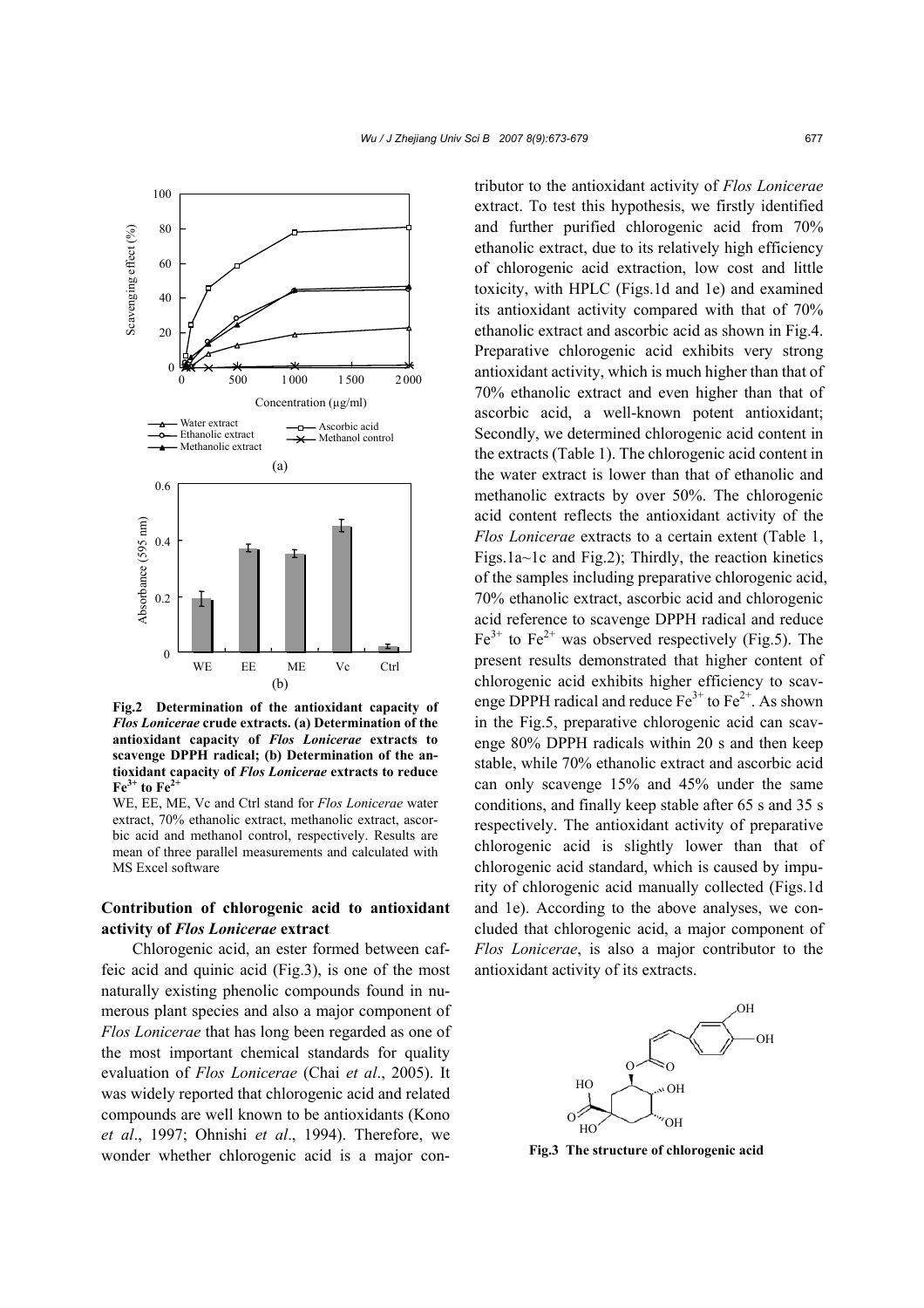

**Fig.4 Determination of the antioxidant capacity of preparative chlorogenic acid from** *Flos Lonicerae* **extract. (a) The antioxidant capacity of the samples to scavenge DPPH radical; (b) The antioxidant capacity of the samples to reduce Fe**<sup>3+</sup> **to Fe**<sup>2</sup>

EE, PCGA, CGA, Vc and Ctrl stand for *Flos Lonicerae* 70% ethanolic extract, preparative chlorogenic acid, chlorogenic acid standard, ascorbic acid and methanol control. Results are mean of three parallel measurements and calculated with MS Excel software



**Fig.5 Reaction kinetics of DPPH radical scavenging (a) and ferric reducing (b)**  Results are mean of three parallel measurements and calculated with MS Excel software

## **CONCLUSION**

In this study, for the first time we characterized the antioxidant activity of extracts from *Flos Lonicerae* with two different ways: DPPH free radical scavenging assay and FRAP assay. The results demonstrated that the extracts of *Flos Lonicerae* bear antioxidant activity which is correlated with the total phenolic compounds content and mainly contributed by the presence of chlorogenic acid.

#### **References**

Ames, B.N., Shigenaga, M.K., Hagen, T.M., 1993. Oxidants, antioxidants, and the degenerative diseases of aging. *Proceedings of the National Academy of Science USA*, **90**(17):7915-7922. [doi:10.1073/pnas.90.17.7915]

- Benzie, I.F.F., Strain, J.J., 1996. The ferric reducing ability of plasma (FRAP) as a measure of "antioxidant power": the FRAP assay. *Analytical Biochemistry*, **239**(1):70-76. [doi:10.1006/abio.1996.0292]
- Chai, X.Y., Li, S.L., Li, P., 2005. Quality evaluation of *Flos Lonicerae* through a simultaneous determination of seven saponins by HPLC with ELSD. *Journal of Chromatography A*, **1070**(1-2):43-48. [doi:10.1016/j.chroma.2005.02. 031]
- Chang, H.M., But, P.P.H., 1986. Pharmacology and Applications of Chinese Material Medica (II). World Scientific, Singapore, p.787-792.
- Chen, J., Song, Y., Li, P., 2007. Capillary high-performance liquid chromatography with mass spectrometry for simultaneous determination of major flavonoids, iridoid glucosides and saponins. *Journal of Chromatography A*,